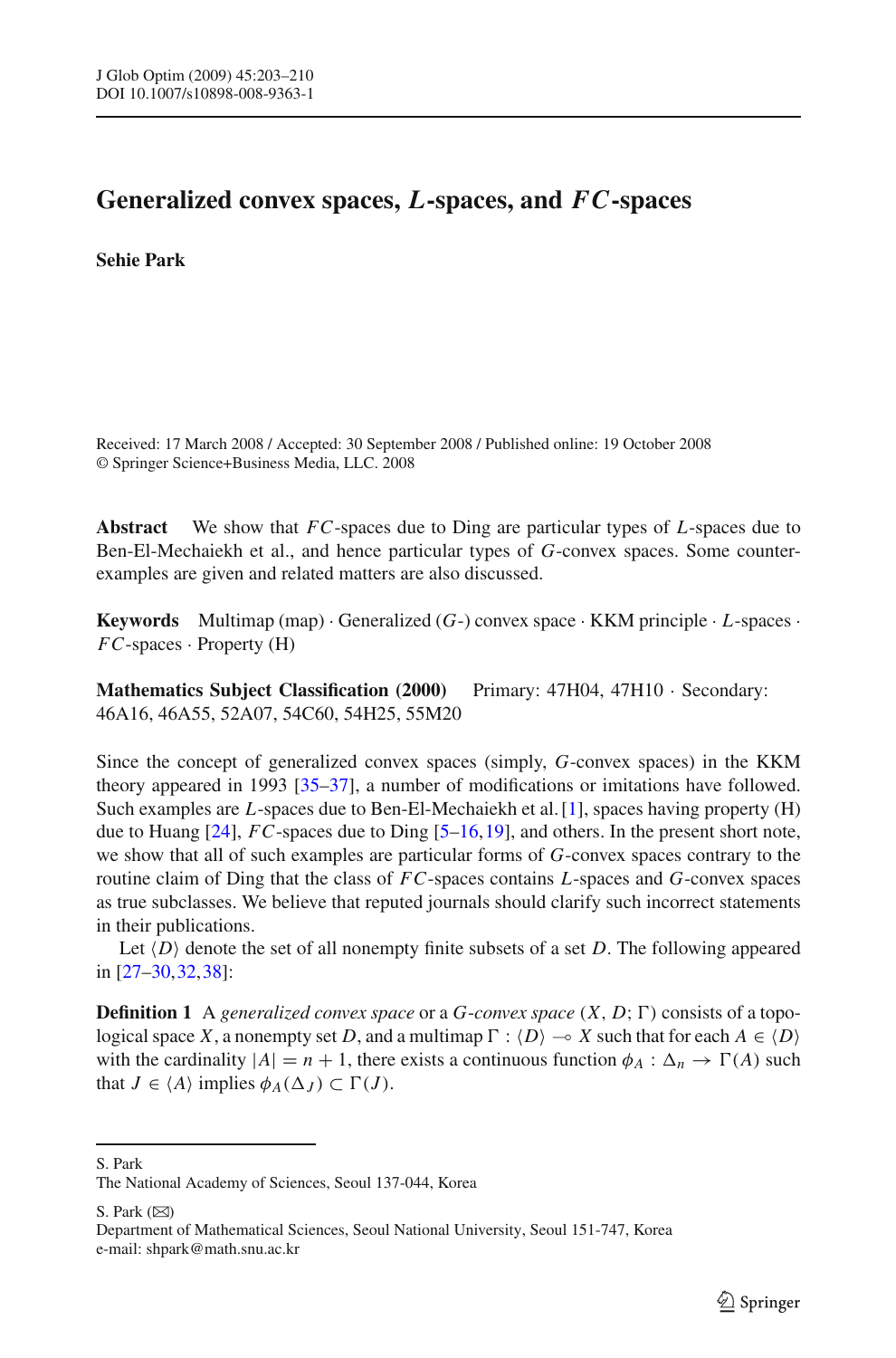Here,  $\Delta_n$  is the standard *n*-simplex with vertices  $\{e_i\}_{i=0}^n$ , and  $\Delta_j$  the face of  $\Delta_n$  corresponding to  $J \in \{A\}$ ; that is, if  $A = \{a_0, a_1, ..., a_n\}$  and  $J = \{a_{i_0}, a_{i_1}, ..., a_{i_k}\} \subset A$ , then  $\Delta J = \text{co}\{e_{i0}, e_{i1}, \ldots, e_{i_k}\}$ . In certain cases, it is possible to assume  $\Gamma(A) = \phi_A(\Delta_n)$ . We may write  $\Gamma_A := \Gamma(A)$  for each  $A \in \langle D \rangle$ . In case  $X \supset D$ , the *G*-convex space is denoted by  $(X \supset D; \Gamma)$ .

For details on *G*-convex spaces, see [\[18,](#page-6-8)[20](#page-6-9)[,27](#page-6-5)[–32](#page-6-7)[,35](#page-6-0)[–38\]](#page-7-0), where basic theory was extensively developed and lots of examples of *G*-convex spaces were given.

#### *Examples 1*

- (1) The original KKM principle [\[25\]](#page-6-10) is for the triple  $(\Delta_n \supset V; \text{co})$ , where *V* is the set of vertices and co :  $\langle V \rangle \rightarrow \Delta_n$  the convex hull operation. This triple can be regarded as  $(\Delta_n, N; \Gamma)$ , where  $N := \{0, 1, \ldots, n\}$  and  $\Gamma_A := \text{co}\{e_i \mid i \in A\}$  for each  $A \subset N$ .
- (2) Fan's celebrated KKM lemma [\[21](#page-6-11)] is for  $(E \supset D; \text{co})$ , where *D* is a nonempty subset of a topological vector space *E*.

These are the origins of our *G*-convex space  $(X, D; \Gamma)$ . Note that any KKM type theorem on  $(X; \Gamma)$  can not generalize the KKM principle and the Fan lemma.

For the definition of a *G*-convex space, at first in [\[35](#page-6-0)[–37\]](#page-6-1), we assumed  $X \supset D$  and an additional condition that

(\*) for each *A*, *B* ∈  $\langle D \rangle$ , *A* ⊂ *B* implies  $\Gamma_A \subset \Gamma_B$ .

This monotonicity was removed since 1998 in [\[27\]](#page-6-5) and the restriction  $X \supset D$  since 1999 in [\[28](#page-6-12)]; see also [\[29](#page-6-13)[–33,](#page-6-14)[38](#page-7-0)]. However, note that most of useful examples of *G*-convex spaces satisfy (∗), but, examples not satisfying (∗) seem to be artificial:

<span id="page-1-1"></span>*Examples* 2 Let  $\Delta_3 = \text{co } V$  where  $V = \{e_0, e_1, e_2, e_3\}.$ 

- (1) As in the KKM principle, we have a *G*-convex space  $(\Delta_3, V; \text{co})$  where co:  $\langle V \rangle \rightarrow \Delta_3$ is the convex hull operator. Here (∗) holds.
- (2) Let  $(\Delta_3, V; \Gamma)$  be a *G*-convex space given by  $\Gamma\{e_0, e_1\} := \text{co}\{e_0, e_1, e_2\}$  and  $\Gamma(N) :=$ co *N* for all other  $N \in \langle V \rangle$ . Then  $\Gamma$  violates the isotonicity (\*).

In 1998, Ben-El-Mechaiekh et al. [\[1\]](#page-5-0) defined an  $L$ -space  $(E, \Gamma)$ , which is a particular form of our *G*-convex space  $(X, D; \Gamma)$  [without assuming  $(*)$ ] for the case  $E = X = D$ .

<span id="page-1-0"></span>**Definition 2** [\[1](#page-5-0)]. An *L*-structure on a topological space *E* is given by a nonempty set-valued map  $\Gamma$  :  $\langle E \rangle \rightarrow E$  verifying

 $(**)$  for each *A* ∈  $\langle E \rangle$ , say *A* = {*x*<sub>0</sub>, *x*<sub>1</sub>, ..., *x<sub>n</sub>*}, there exists a continuous function  $f^A: \Delta_n \to \Gamma(A)$  such that for all  $J \subset \{0, 1, ..., n\}$ ,  $f^A(\Delta_J) \subset \Gamma(\{x_i, i \in J\})$ .

The pair  $(E, \Gamma)$  is then called an *L*-*space*, and  $X \subset E$  is said to be *L*-*convex* if  $\forall A \in \langle X \rangle$ ,  $\Gamma(A) \subset X$ .

Then the authors of  $[1]$  $[1]$  stated that, in particular, if  $\Gamma$ , as in Definition [2](#page-1-0)[\[1\]](#page-5-0), verifies the additional condition (\*), then the pair  $(E, \Gamma)$  is what is called by Park and Kim [\[36\]](#page-6-15), a *G*-*convex space*. This does not mean that the class of *L*-spaces contains *G*-convex spaces. In fact, the authors of [\[1](#page-5-0)] imitated our definition of *G*-convex spaces and implicitly stated that, under the condition (∗), their *L*-spaces reduce to our original *G*-convex spaces. From the beginning, any *L*-space is a *G*-convex space and not conversely.

In order to give another justification of necessity of using the triple  $(X, D; \Gamma)$  instead of the pair  $(E, \Gamma)$ , we give examples: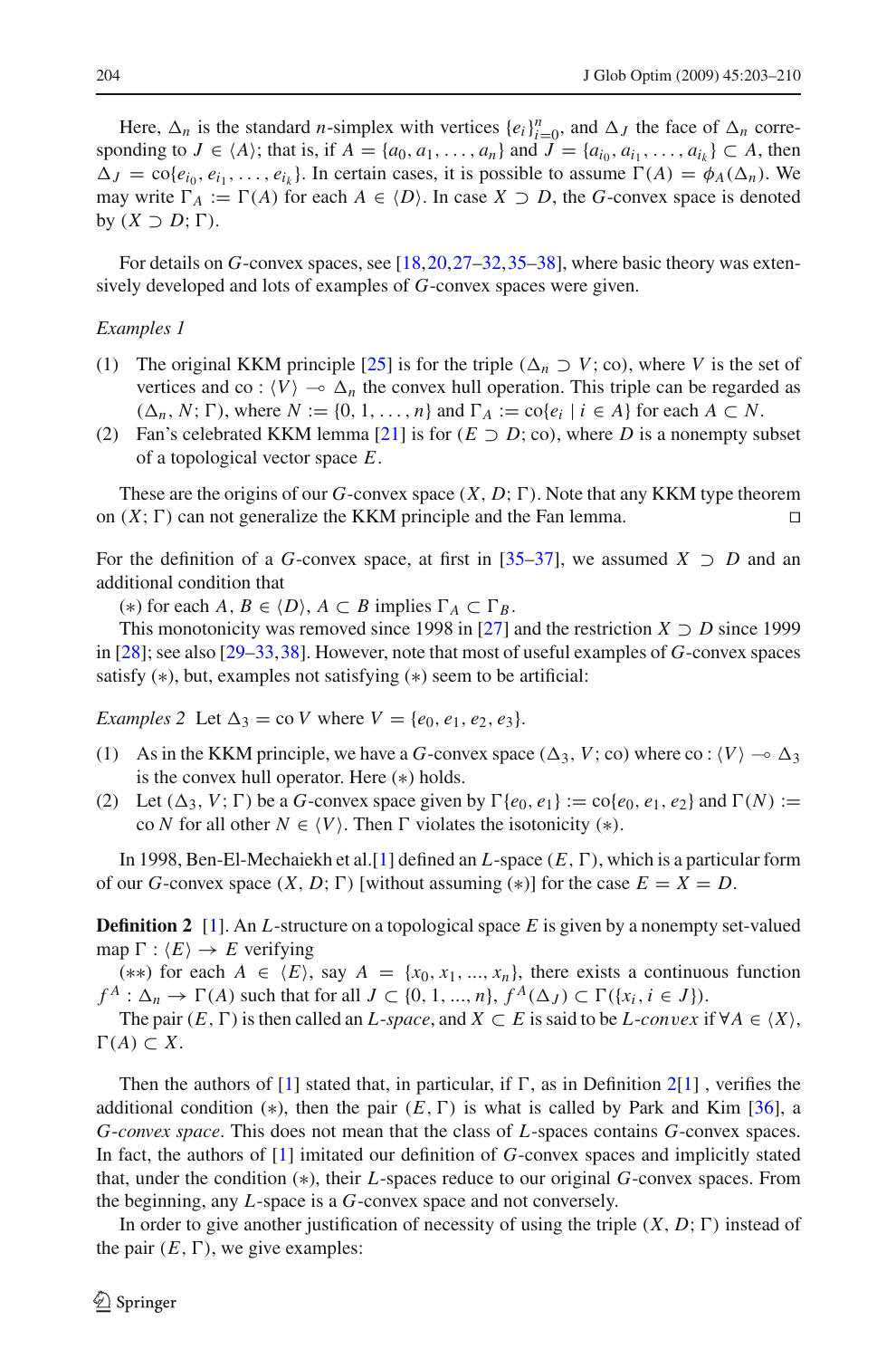### *Examples 3*

- (1) The well-known Sperner theorem and Alexandorff-Pasynkoff's theorem on *n*+1 closed sets covering the *n*-simplex can be derived by applying the KKM principle to the triple  $(\Delta_n, V; \text{co})$ ; see [\[34](#page-6-16)] and references therein. No other proof of these theorems using a pair  $(E, \Gamma)$  appeared yet.
- (2) In Shapley's generalization of the KKM principle, a triple  $(\Delta_n, N; \Gamma)$  appears, where *N* := {0, 1, ..., *n*} and  $\Gamma_S$  :=  $\Delta^S$  = co {*e<sub>i</sub>* | *i* ∈ *S*} for each *S* ∈  $\langle N \rangle$ ; see [\[28](#page-6-12)] and references therein.
- (3) Let  $C := C[0, 1]$  be the class of all real continuous functions on [0, 1] and  $P := P[0, 1]$ the subclass of all polynomials  $p(x)$  on  $x \in [0, 1]$  with real coefficients. Let  $\varepsilon > 0$ . For each  $f \in \mathcal{C}$ , choose a fixed  $p_f \in \mathcal{P}$  which is  $\varepsilon$ -near to f, that is, max $x \in [0,1]$  |  $f(x)$  −  $p_f(x)$  | < *ε*. Let  $\Gamma$  :  $\langle C \rangle$   $\rightarrow$  *P* be defined by  $\Gamma_A$  := co { $p_{f_i}$ } $_{i=0}^n \in \mathcal{P}$  for each  $A = \{f_i\}_{i=0}^n \in \langle C \rangle$ . Moreover, let  $\phi_A : \Delta_n \to \Gamma_A$  be a linear map such that  $e_i \mapsto p_{f_i}$ . Then  $(X, D; \Gamma) := (\mathcal{P}, \mathcal{C}; \Gamma)$  is a *G*-convex space satisfying condition (\*) and  $X \subseteq D$ .
- (4) Similarly, by choosing a proper subset *D* of *C*, we can obtain *G*-convex spaces  $(X, D; \Gamma)$ satisfying  $X \nsubseteq D$  or  $X \nsubseteq D$ . This is why we assumed X and D are not comparable in general.
- (5) Since there are various forms of the Stone-Weierstrass approximation theorem, we can construct a large number of examples similar to the ones in (3) or (4).  $\Box$

Under the misconception that the class of *L*-spaces contains our *G*-convex spaces, a number of careless authors [\[3,](#page-5-2) [4](#page-5-3), 17, 26, [39](#page-7-1)] restated a number of particular results (with certain defects) on *L*-spaces which are already known for *G*-convex spaces. All of these authors failed to give any proper example justifying their misconception.

In [\[24](#page-6-2)], a topological space *Y* is said to have property (H) if, for each  $N = \{y_0, \ldots, y_n\}$  $\langle Y \rangle$ , there exists a continuous mapping  $\varphi_N : \Delta_n \to Y$ . Then the following is introduced:

**Definition 3** [\[24\]](#page-6-2). Let *X* be a nonempty set and *Y* be a topological space with property (H). *T* : *X* → 2<sup>*Y*</sup> is said to be a generalized R-KKM mapping if for each {*x*<sub>0</sub>,..., *x<sub>n</sub>*} ∈  $\langle X \rangle$ , there exists  $N = \{y_0, \ldots, y_n\} \in \langle Y \rangle$  such that

$$
\varphi_N(\Delta_k) \subset \bigcup_{j=0}^k Tx_{i_j},
$$

for all  $\{i_0, \ldots, i_k\} \subset \{0, \ldots, n\}.$ 

Adopting these concepts, in [\[24\]](#page-6-2), its author obtained modifications of some known results in the *G*-convex space theory in which we supplied a large number of examples of such spaces. It is noteworthy that the authors of [\[2](#page-5-4)[,8](#page-6-19)[,17,](#page-6-17)[19](#page-6-4)[,24\]](#page-6-2) adopted R-KKM maps and claimed to obtain generalizations of known results without giving any justifications or any proper examples.

For a *G*-convex space  $(X, D; \Gamma)$ , a multimap  $F : D \multimap X$  is called a *KKM map* if  $\Gamma_A \subset F(A)$  for each  $A \in \langle D \rangle$ .

We should recognize that, in the KKM theory on *G*-convex spaces, every argument is related to the finite intersection property of functional values of KKM maps, in other words, related to some  $N \in \langle D \rangle$  in  $(X, D; \Gamma)$ . Therefore, the works in [\[2,](#page-5-4)[8](#page-6-19),[17](#page-6-17)[,19,](#page-6-4)[24](#page-6-2)] can be reduced to the ones in our *G*-convex space theory as follows:

**Proposition 1** *Every argument on KKM maps on a space having property* (*H*) *can be switched to the one for the G-convex space*  $(Y, N; \Gamma')$  *for some*  $N \in \langle Y \rangle$  *where* 

$$
\Gamma'_J=\Gamma'(J):=\varphi_N(\Delta_J)\;\; \text{for all}\;\; J\in \langle N\rangle.
$$

 $\circled{2}$  Springer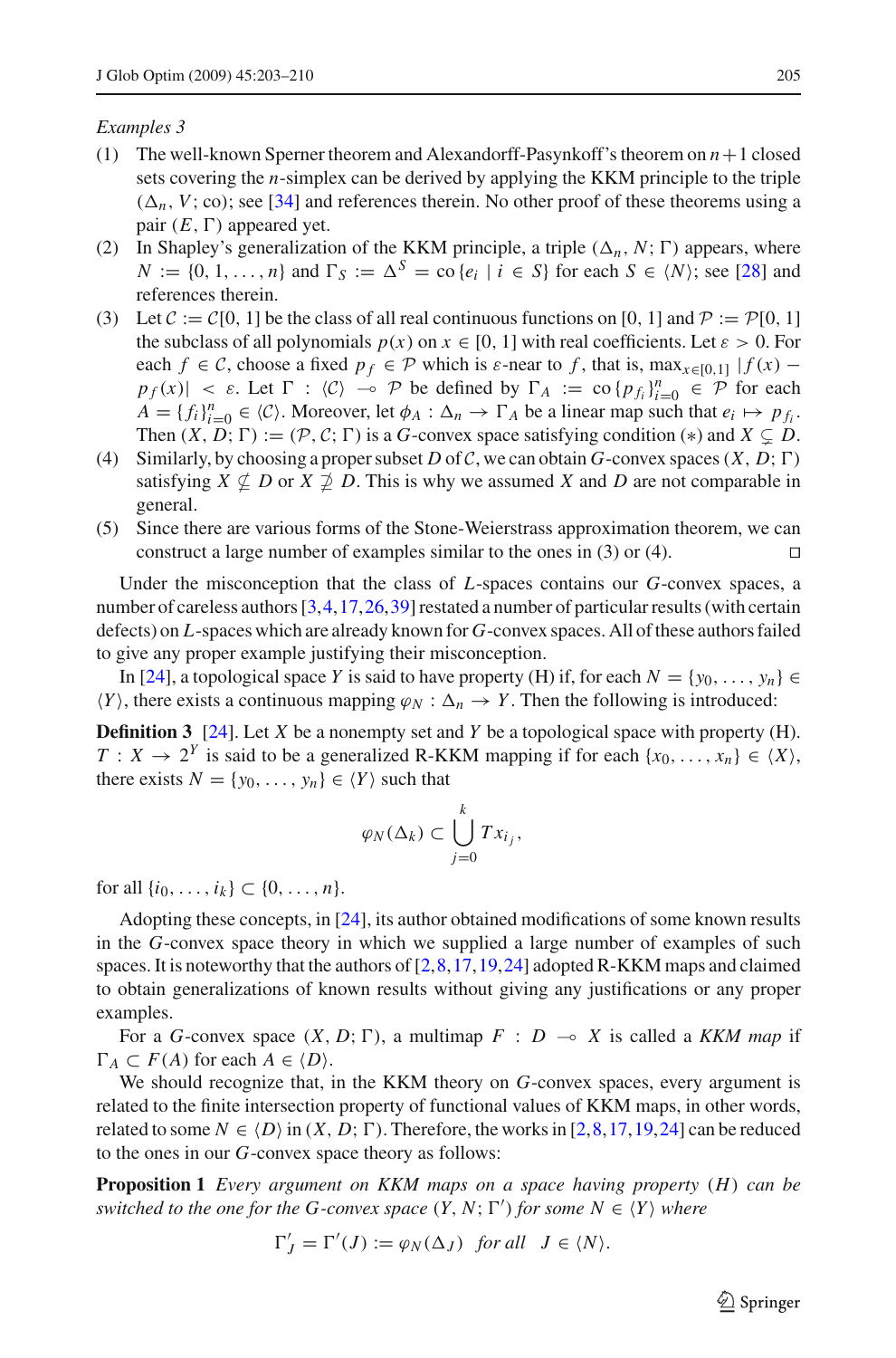### <span id="page-3-0"></span>Moreover, we have

**Proposition 2** A generalized R-KKM map  $T : X \rightarrow 2^Y$  is simply a KKM map for a G-convex *space*  $(Y, X; \Gamma)$  *satisfying the monotonicity*  $(*).$ 

*Proof* Let  $A \in \langle X \rangle$  with  $|A| = n + 1$ . Then there corresponds an  $N \in \langle Y \rangle$  with  $|N| = n + 1$ . Define  $\Gamma$  :  $\langle X \rangle \to Y$  by  $\Gamma_A := T(A)$  for each  $A \in \langle X \rangle$ . Then  $(Y, X; \Gamma)$  becomes a *G*-convex space since, for each *A* with  $|A| = n + 1$ , we have a continuous function  $\phi_A := \phi_N : \Delta_n \to \Delta_n$  $T(A) =: \Gamma(A)$  such that  $J \in \langle A \rangle$  implies  $\phi_A(\Delta_J) \subset T(J) =: \Gamma(J)$ . Moreover, note that  $\Gamma_A$  ⊂ *T*(*A*) for each *A* ∈  $\langle X \rangle$  and hence *T* : *X* → *Y* is a KKM map on a *G*-convex space  $(Y, X; \Gamma)$ .

Contrary to Proposition [2,](#page-3-0) Ding in [\[8\]](#page-6-19) claimed as follows: "The above class of generalized *R-KKM* mappings include those classes of *KKM* mappings, *H-KKM* mappings, *G-KKM* mappings, generalized *G-KKM* mappings, generalized *S-KKM* mappings, *GLKKM* mappings and *GMKKM* mappings defined in topological vector spaces, *H*-spaces, *G*-convex spaces, *G-H*-spaces, *L*-convex spaces and hyperconvex metric spaces, respectively, as true subclasses."

Therefore, all of the KKM type theorems on such variants are simple consequences of our *G*-convex space theory. Consequently, all results in [\[8](#page-6-19)] are artificial disguised forms of known ones having no proper examples.

<span id="page-3-1"></span>In 2005, Ding [\[5](#page-5-1)] introduced the following notion of "a finitely continuous" topological space (in short, *FC*-space):

**Definition 4** [\[5](#page-5-1)].  $(Y, \{\varphi_N\})$  is said to be a *FC*-space if *Y* is a topological space and for each  $N = \{y_0, \ldots, y_n\} \in \langle Y \rangle$  where some elements in *N* may be same, there exists a continuous mapping  $\varphi_N : \Delta_n \to Y$ . A subset *D* of  $(Y, {\varphi_N})$  is said to be a *FC*-subspace of *Y* if for each  $N = \{y_0, \ldots, y_n\} \in \langle Y \rangle$  and for each  $\{y_{i_0}, \ldots, y_{i_k}\} \subset N \cap D$ ,  $\varphi_N(\Delta_k) \subset D$  where  $\Delta_k = \text{co}\{e_i : j = 0, \ldots, k\}.$ 

Then Ding [\[5\]](#page-5-1) wrote that "it is clear that the class of  $G$ -convex spaces  $(Y; \Gamma)$  is a true subclass of *FC*-spaces," with no justification.

In 2006, Ding [\[6\]](#page-6-20) added the following to Definition [4](#page-3-1) [\[5](#page-5-1)]:

<span id="page-3-3"></span>**Definition 5** [\[6](#page-6-20)]. If *A* and *B* are two subsets of *Y* , *B* is said to be a *FC*-subspace of *Y* relative to *A* if for each  $N = \{y_0, \ldots, y_n\} \in \langle Y \rangle$  and for any  $\{y_{i_0}, \ldots, y_{i_k}\} \subset A \cap N$ ,  $\varphi_N(\Delta_k) \subset B$ where  $\Delta_k = \text{co}\lbrace e_i : j = 0, \ldots, k \rbrace$ . If  $A = B$ , then *B* is called a *FC*-subspace of *Y*.

Then Ding [\[6](#page-6-20)] wrote: "It is easy to see that the class of *FC*-spaces includes the classes of convex sets in topological vector spaces, *C*-spaces (or *H*-spaces) [\[23](#page-6-21)], *G*-convex spaces [\[36\]](#page-6-15), *L*-convex spaces [\[1](#page-5-0)], and many topological spaces with abstract convexity structure as true subclasses. Hence, it is quite reasonable and valuable to study various nonlinear problems in *FC*-spaces." Here again he failed to give any justification or any proper example of his space which is not *G*-convex. One wonders that how could a pair  $(Y, {\varphi_N})$  generalize a triple  $(X, D; \Gamma)$  in [\[36](#page-6-15)[,37\]](#page-6-1).

The above definition and Ding's claim have appeared also in  $[7-16, 22, 40, 41]$  $[7-16, 22, 40, 41]$  $[7-16, 22, 40, 41]$  $[7-16, 22, 40, 41]$ , and possibly more. One dozen of such papers on *FC*-spaces have appeared within 2 years! In these papers, known results in KKM theory on *G*-convex spaces are restated or modified for the so-called *FC*-spaces. In order to prevent such unnecessary efforts, something has to be done.

<span id="page-3-2"></span>Note that *L*-spaces, spaces having property (H), and *FC*-spaces have a family  $\{\phi_N\}$  of continuous functions. For such spaces we have the following: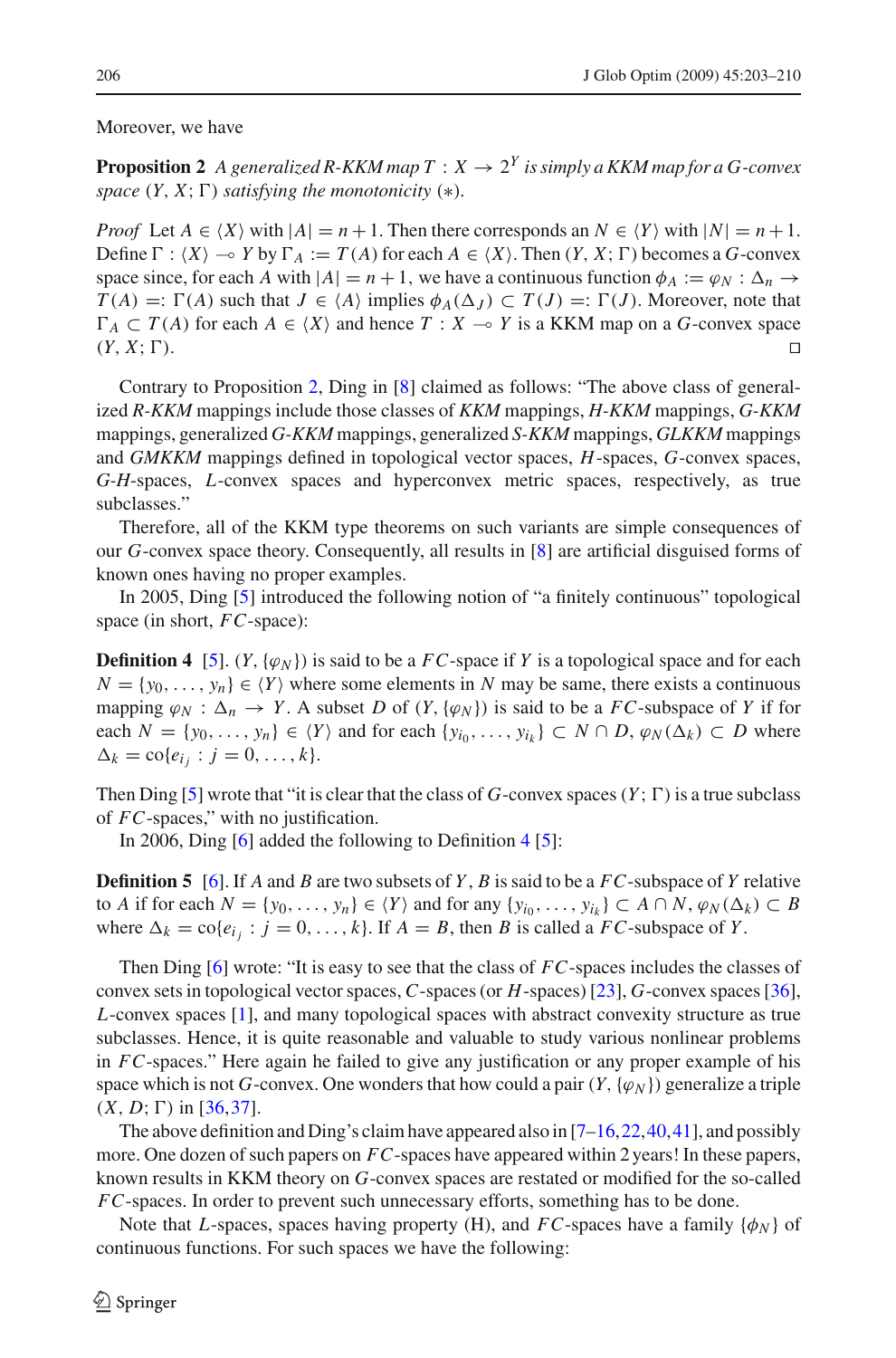**Proposition 3** *A triple*  $(X, D; \{\phi_N\})$  *consisting of a topological space* X, a nonempty set *D, and a family of continuous functions*  $\phi_N$  :  $\Delta_n \to X$  *for*  $N \in \langle D \rangle$  with the cardinality  $|N| = n + 1$ , can be made into a G-convex space  $(X, D; \Gamma)$ .

*Proof* This can be done at least in three ways.

- (1) For each  $A \in \{D\}$ , by putting  $\Gamma_A := X$ , we obtain a trivial *G*-convex space  $(X, D; \Gamma)$ .
- (2) Let  ${\{\Gamma^{\alpha}\}}_{\alpha}$  be the family of maps  $\Gamma^{\alpha}$  :  $\langle D \rangle \rightarrow X$  giving a *G*-convex space  $(X, D; \Gamma^{\alpha})$ . Note that, by (1), this family is not empty. Then, for each  $\alpha$  and each  $A \in \langle D \rangle$  with  $|A| = n + 1$ , we have

$$
\phi_A(\Delta_n) \subset \Gamma_A^{\alpha}
$$
 and  $\phi_A(\Delta_J) \subset \Gamma_J^{\alpha}$  for  $J \subset A$ .

Let  $\Gamma := \bigcap_{\alpha} \Gamma^{\alpha}$ , that is,  $\Gamma_A = \bigcap_{\alpha} \Gamma^{\alpha}_A$  for each  $A \in \langle D \rangle$ . Then

$$
\phi_A(\Delta_n) \subset \Gamma_A
$$
 and  $\phi_A(\Delta_J) \subset \Gamma_J$  for  $J \subset A$ .

Therefore,  $(X, D; \Gamma)$  is a *G*-convex space.

(3) Let  $N \in \{D\}$  with  $|N| = n+1$ . For each  $M \in \{D\}$  with  $N \subset M$ ,  $M = \{a_0, \ldots, a_m\}$  and  $N = \{a_{i_0}, \ldots, a_{i_n}\},\$  there exists a subset  $\phi_M(\Delta_n^M)$  of *X* such that  $\Delta_n^M :=$  $\text{co}\lbrace e_{i_j} \mid j = 0, \ldots, n \rbrace \subset \Delta_m$ . Now let

$$
\Gamma_N = \Gamma(N) := \bigcup_{M \supset N} \phi_M(\Delta_n^M).
$$

Then  $\Gamma$  :  $\langle D \rangle \rightarrow X$  is well-defined and  $(X, D; \Gamma)$  becomes a *G*-convex space: For each  $A \in \langle D \rangle$  with  $|A| = n + 1$ , there exists a continuous map  $\phi_A : \Delta_n \to \Gamma(A)$  such that  $J \in \langle A \rangle$  implies  $\phi_A(\Delta_J) \subset \Gamma(J)$ .

*Examples 4* Let  $(\Delta_3, V; {\phi_N})$  be a triple where  $\phi_N(\Delta_n) = \Gamma(N)$  as in the preceding Examples [2\(](#page-1-1)2). Then

$$
\phi_{\{e_0,e_1\}}(\Delta_1) = \phi_{\{e_0,e_1\}}(\text{co}\,\{e_0,e_1\}) = \Gamma\{e_0,e_1\} = \text{co}\,\{e_0,e_1,e_2\},
$$

where we may assume  $\phi_{\{e_0, e_1\}}$  is a surjective space-filling curve such that  $\phi_{\{e_0,e_1\}}(e_0) = e_0$  and  $\phi_{\{e_0,e_1\}}(e_1) = e_1$ . Then it is easily checked that  $\Gamma$  itself is the one in the proof ([3](#page-3-2)) of Proposition 3 corresponding to  $\{\phi_N\}$ .

A nonempty subset *Y* of a topological vector space *E* is said to be *almost convex* if for any neighborhood *V* of the origin 0 of *E* and for any finite subset  $\{y_1, y_2, \ldots, y_n\}$  of *Y*, there exists a finite subset  $\{z_1, z_2, \ldots, z_n\}$  of *Y*, such that  $z_i - y_i \in V$  for each  $i = 1, \ldots, n$ , and co{*z*1,*z*2,...,*zn*} ⊂ *Y* .

*Examples 5* Let *Y* be an almost convex dense subset of a subset *D* of *E*. Let *V* be a given neighborhood of 0. For each  $A := \{x_0, x_1, \ldots, x_n\} \in \langle D \rangle$ , choose a subset  $B :=$  ${y_0, y_1, \ldots, y_n} \in \langle Y \rangle$  such that  $y_i - x_i \in V$  for each  $i = 0, 1, \ldots, n$  and co  $B \subset Y$ . Define a continuous function  $\phi_A : \Delta_n \to \infty$  *B* given by

$$
\phi_A: u = \sum_{i=0}^n \lambda_i(u)e_i \mapsto \phi_A(u) := \sum_{i=0}^n \lambda_i(u)y_i
$$

for  $u \in \Delta_n$ . Then  $(Y, D; {\phi_A}_{A \in (D)})$  can be made into a *G*-convex space. Note that  $Y \subset D$ .  $\Box$ 

From Proposition [3,](#page-3-2) contrary to Ding's claim, we have the following: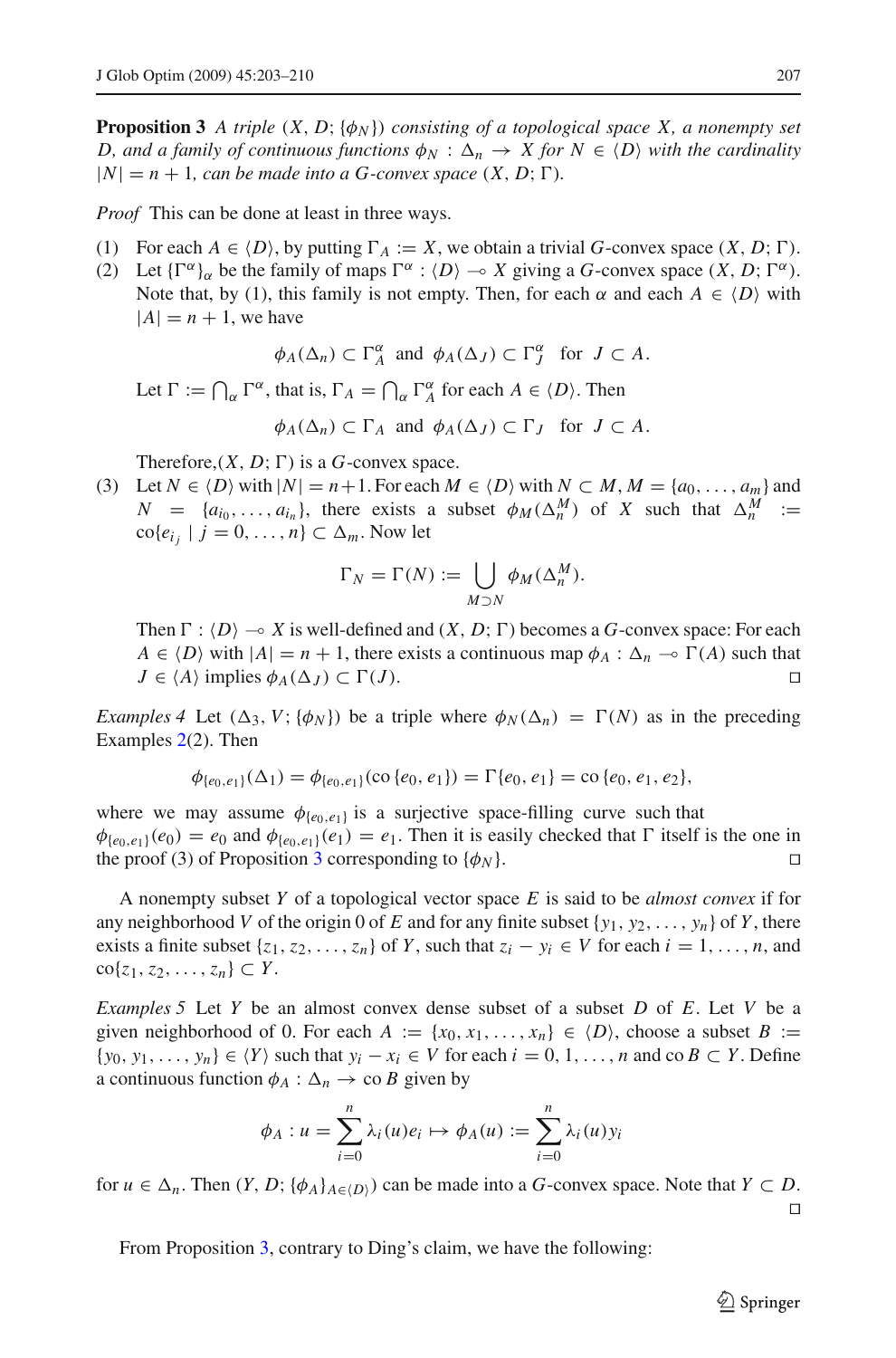**Proposition 4** An FC-space  $(Y, \{\varphi_N\})$  can be made into an L-space  $(Y, \Gamma)$ , a particular *type of G-convex spaces*  $(Y, D; \Gamma)$ *.* 

*Proof* In Definition [4](#page-3-1) [\[5\]](#page-5-1), we can eliminate the case where some elements in *N* may be same. Then we can define a map  $\Gamma : \langle Y \rangle \to Y$  as in the proof of Proposition [3.](#page-3-2) Therefore, the so-called *FC*-spaces are *L*-spaces and hence very particular forms of our *G*-convex spaces.  $\Box$ 

Recall that our *G*-convex space  $(X, D; \Gamma)$  is originated from the KKM principle [\[25](#page-6-10)] and the celebrated Ky Fan lemma [\[21\]](#page-6-11) from the beginning. The case  $X = D$  is not applicable to them and this is the most serious defect of *L*-spaces or *FC*-spaces. Hence, they are inadequate for the KKM theory.

Now Ding's *FC*-subspace relative to some subset *A* in Definition [5](#page-3-3) [\[6](#page-6-20)] can be extended as follows:

**Definition 6** Let  $(E, D; \Gamma)$  be a *G*-convex space and  $X \subset E$ ,  $D' \subset D$ . Then *X* is called a  $\Gamma$ -*convex subset* of  $(E, D; \Gamma)$  relative to  $D'$  if for any  $N \in \langle D' \rangle$ , we have  $\Gamma_N \subset X$ .

Recall that, for a *G*-convex space  $(E \supset D; \Gamma)$ , we used to say that a subset *X* of *E* is  $\Gamma$ -*convex* if, for any  $N \in \{X \cap D\}$ , we have  $\Gamma_N \subset X$ . This is now saying that *X* is  $\Gamma$ -convex relative to  $D' := X \cap D$ .

Therefore, instead of using the concept of an *FC*-subspace of  $(Y, \{\varphi_N\})$  relative to *A* as in Definition [5](#page-3-3) [\[6\]](#page-6-20), we may use a  $\Gamma$ -convex subset of the *G*-convex space  $(Y, D; \Gamma)$  relative to  $A \subset D$ . Any interested reader can check this matter in all of  $[5-16, 22, 40, 41]$  $[5-16, 22, 40, 41]$  $[5-16, 22, 40, 41]$ .

For a topological space  $(X, \mathcal{T})$ , the compactly generated extension (or the *k*-extension)  $T_k$  of the original topology *T* is a new topology of *X* finer than *T* such that  $T_k$  is the collection of all compactly open [resp., compactly closed] subsets of  $(X, \mathcal{T})$ . Note that the artificial terminology of compact interior, compact closure, etc., are not practical and can be eliminated by switching the original topology of the underlying space to its compactly generated extension; see [\[30\]](#page-6-6).

Such inadequate artificial terminology was used in [\[3](#page-5-2)[–6](#page-6-20)[,10](#page-6-24)[,13](#page-6-25),[16](#page-6-3)[,22,](#page-6-23)[41](#page-7-3)], but disappeared or withdrawn in [\[7,](#page-6-22)[11](#page-6-26)[,12](#page-6-27)[,14](#page-6-28),[15](#page-6-29)[,19,](#page-6-4)[40](#page-7-2)].

Finally, in the recent study on abstract convex spaces in [\[32](#page-6-7),[33](#page-6-14)], basic theorems on *G*-convex spaces are further generalized.

**Acknowledgements** This is a part of the invited talks given at the 7th Korea Nonlinear Analysis Conference held at the Kyungsung University on 22 December 2006, and at the 9th International Conference on Nonlinear Functional Analysis and Its Applications, Kyungnam University and Gyeongsang National University on 25–29 July 2007. The author would like to express his gratitude to the hospitality of the organizers.

#### <span id="page-5-0"></span>**References**

- 1. Ben-El-Mechaiekh, H., Chebbi, S., Florenzano, M., Llinares, J.-V.: Abstract convexity and fixed points. J. Math. Anal. Appl. **222**, 138–150 (1998)
- <span id="page-5-4"></span>2. Deng, L., Xia, X.: Generalized R-KKM theorems in topological space and their applications. J. Math. Anal. Appl. **285**, 679–690 (2003)
- <span id="page-5-2"></span>3. Ding, X.P.: Abstract convexity and generalizations of Himmelberg type fixed-point theorems. Comp. Math. Appl. **41**, 497–504 (2001)
- <span id="page-5-3"></span>4. Ding, X.P.: Generalized L-KKM type theorems in L-convex spaces with applications. Comput. Math. Appl. **43**, 1240–1256 (2002)
- <span id="page-5-1"></span>5. Ding, X.P.: Maximal element theorems in product FC-spaces and generalized games. J. Math. Anal. Appl. **305**, 29–42 (2005)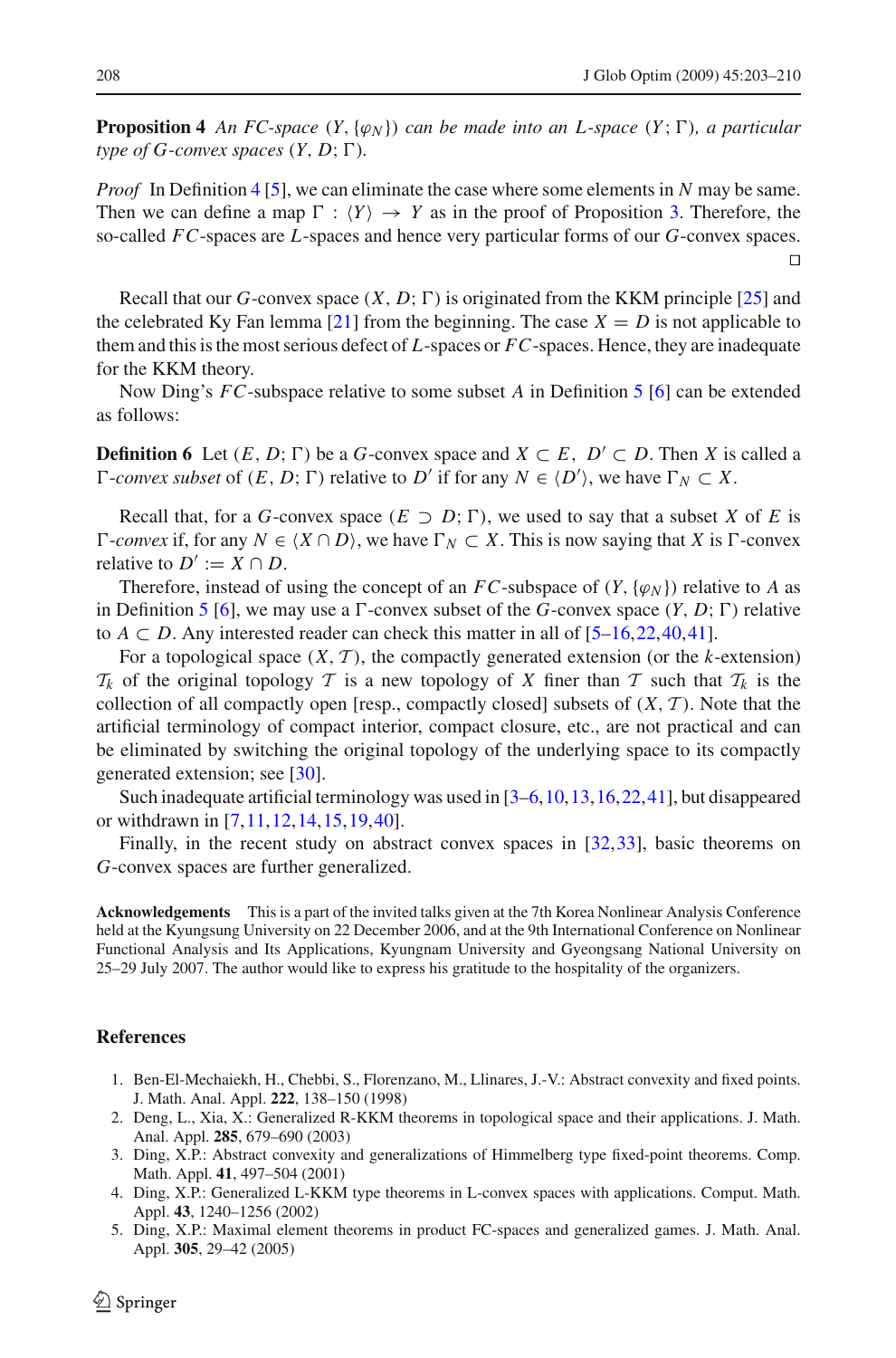- <span id="page-6-20"></span>6. Ding, X.P.: Generalized *KKM* type theorems in *FC*-spaces with applications (I). J. Glob. Optim. **36**, 581–596 (2006)
- <span id="page-6-22"></span>7. Ding, X.P.: Continuous selection, collectively fixed points and system of coincidence theorems in product topological spaces. Acta Math. Sinica English Ser. **22**, 1629–1638 (2006)
- <span id="page-6-19"></span>8. Ding, X.P.: New generalized R-KKM type theorems in general topological spaces and applications. Acta Math. Sinica English Ser. (2006). doi[:10.1007/s10114-005-0876-y](http://dx.doi.org/10.1007/s10114-005-0876-y)
- 9. Ding, X.P.: Weak Pareto equilibria for generalized constrained multiobjective games in locally *FC*spaces. Nonlinear Anal. **65**, 538–545 (2006)
- <span id="page-6-24"></span>10. Ding, X.P.: Collective fixed points and a system of coincidence theorems in product *FC*-spaces and applications. Nonlinear Anal. (2006). doi[:10.1016/j.na.2006.03.043](http://dx.doi.org/10.1016/j.na.2006.03.043)
- <span id="page-6-26"></span>11. Ding, X.P. : Maximal elements of  $G_{\kappa\kappa\text{M}}$ -majorized mappings in product *FC*-spaces and applications (II). Nonlinear Anal. (2006). doi[:10.1016/j.na.2006.10.025](http://dx.doi.org/10.1016/j.na.2006.10.025)
- <span id="page-6-27"></span>12. Ding, X.P.: Generalized game and system of generalized vector quasi-equilibrium problems in locally FC-uniform spaces. Nonlinear Anal. (2006). doi[:10.1016/j.na.2006.12.003](http://dx.doi.org/10.1016/j.na.2006.12.003)
- <span id="page-6-25"></span>13. Ding, X.P.: Generalized *KKM* type theorems in *FC*-spaces with applications (II). J. Glob. Optim. **38**, 367–385 (2007)
- <span id="page-6-28"></span>14. Ding, X.P.: Nonempty intersection theorems and generalized multi-objective games in product *FC*-spaces. J. Glob. Optim. **37**, 63–73 (2007)
- <span id="page-6-29"></span>15. Ding, X.P.: Maximal elements of  $G_{\text{KKM}}$ -majorized mappings in product *FC*-spaces and applications (I). Nonlinear Anal. **67**, 963–973 (2007)
- <span id="page-6-3"></span>16. Ding , X.P., Ding, T.M.: KKM type theorems and generalized vector equilibrium problems in noncompact FC-spaces. J. Math. Anal. Appl. **331**, 1230–1245 (2007)
- <span id="page-6-17"></span>17. Ding, X.P., Liou, Y.C., Yao, J.C.: Generalized R-KKM type theorems in topological spaces with applications. Appl. Math. Lett. **18**, 1345–1350 (2005)
- <span id="page-6-8"></span>18. Ding, X.P., Park, J.Y., Jung, I.H.: Existence of solutions for nonlinear inequalities in G-convex spaces. Appl. Math. Lett. **15**, 735–741 (2002)
- <span id="page-6-4"></span>19. Ding, X.P., Wang, L.: Fixed points, minimax inequalities and equilibria of noncompact abstract economies in *FC*-spaces. Nonlinear Anal. (2007). doi[:10.1016/j.na.2007.06.006](http://dx.doi.org/10.1016/j.na.2007.06.006)
- <span id="page-6-9"></span>20. Ding, X.P., Yao, J.C., Lin, L.J.: Solutions of generalized vector quasi-equilibrium problems in locally G-convex spaces. J. Math. Anal. Appl. **298**, 398–410 (2004)
- <span id="page-6-11"></span>21. Fan, K.: A generalization of Tychonoff's fixed point theorem. Math. Ann. **142**, 305–310 (1961)
- <span id="page-6-23"></span>22. Fang, M., Huang, N.-J.: KKM type theorems with applications to generalized vector equilibrium problems in FC-spaces. Nonlinear Anal. **67**, 809–817 (2007)
- 23. Horvath, C.D.: Contractibility and generalized convexity. J. Math. Anal. Appl. **156**, 341–357 (1991)
- <span id="page-6-21"></span><span id="page-6-2"></span>24. Huang, J.: The matching theorems and coincidence theorems for generalized R-KKM mapping in topological spaces. J. Math. Anal. Appl. **312**, 374–382 (2005)
- <span id="page-6-10"></span>25. Knaster, B., Kuratowski, K., Mazurkiewicz, S.: Ein Beweis des Fixpunktsatzes für n-Dimensionale Simplexe. Fund. Math. **14**, 132–137 (1929)
- <span id="page-6-18"></span>26. Lu, H., Tang, D.: An intersection theorem in L-convex spaces and applications. J. Math. Anal. Appl. **312**, 343–356 (2005)
- <span id="page-6-5"></span>27. Park, S.: Another five episodes related to generalized convex spaces. Nonlinear Funct. Anal. Appl. **3**, 1–12 (1998)
- <span id="page-6-12"></span>28. Park, S.: Ninety years of the Brouwer fixed point theorem. Vietnam J. Math. **27**, 193–232 (1999)
- <span id="page-6-13"></span>29. Park, S.: Elements of the KKM theory for generalized convex spaces. Korean J. Comput. Appl. Math. **7**, 1–28 (2000)
- <span id="page-6-6"></span>30. Park, S.: Remarks on topologies of generalized convex spaces. Nonlinear Func. Anal. Appl. **5**, 67–79 (2000)
- 31. Park, S.: On generalizations of the KKM principle on abstract convex spaces. Nonlinear Anal. Forum **11**, 67–77 (2006)
- <span id="page-6-7"></span>32. Park, S.: A unified fixed point theory in generalized convex spaces. Acta Math. Sinica English Ser. **23**(8), 1509–1536 (2007)
- <span id="page-6-14"></span>33. Park, S.: Elements of the KKM theory on abstract convex spaces. J. Korean Math. Soc. **45**(1), 1–27 (2008)
- <span id="page-6-16"></span>34. Park, S., Jeong, K.S.: Fixed point and non-retract theorems – Classical circular tours. Taiwan. J. Math. **5**, 97–108 (2001)
- <span id="page-6-0"></span>35. Park, S., Kim, H.: Admissible classes of multifunctions on generalized convex spaces. Proc. Coll. Nat. Sci. Seoul Nat. Univ. **18**, 1–21 (1993)
- <span id="page-6-15"></span>36. Park, S., Kim, H.: Coincidence theorems on admissible maps on generalized convex spaces. J. Math. Anal. Appl. **197**, 173–187 (1996)
- <span id="page-6-1"></span>37. Park, S., Kim, H.: Foundations of the KKM theory on generalized convex spaces. J. Math. Anal. Appl. **209**, 551–571 (1997)